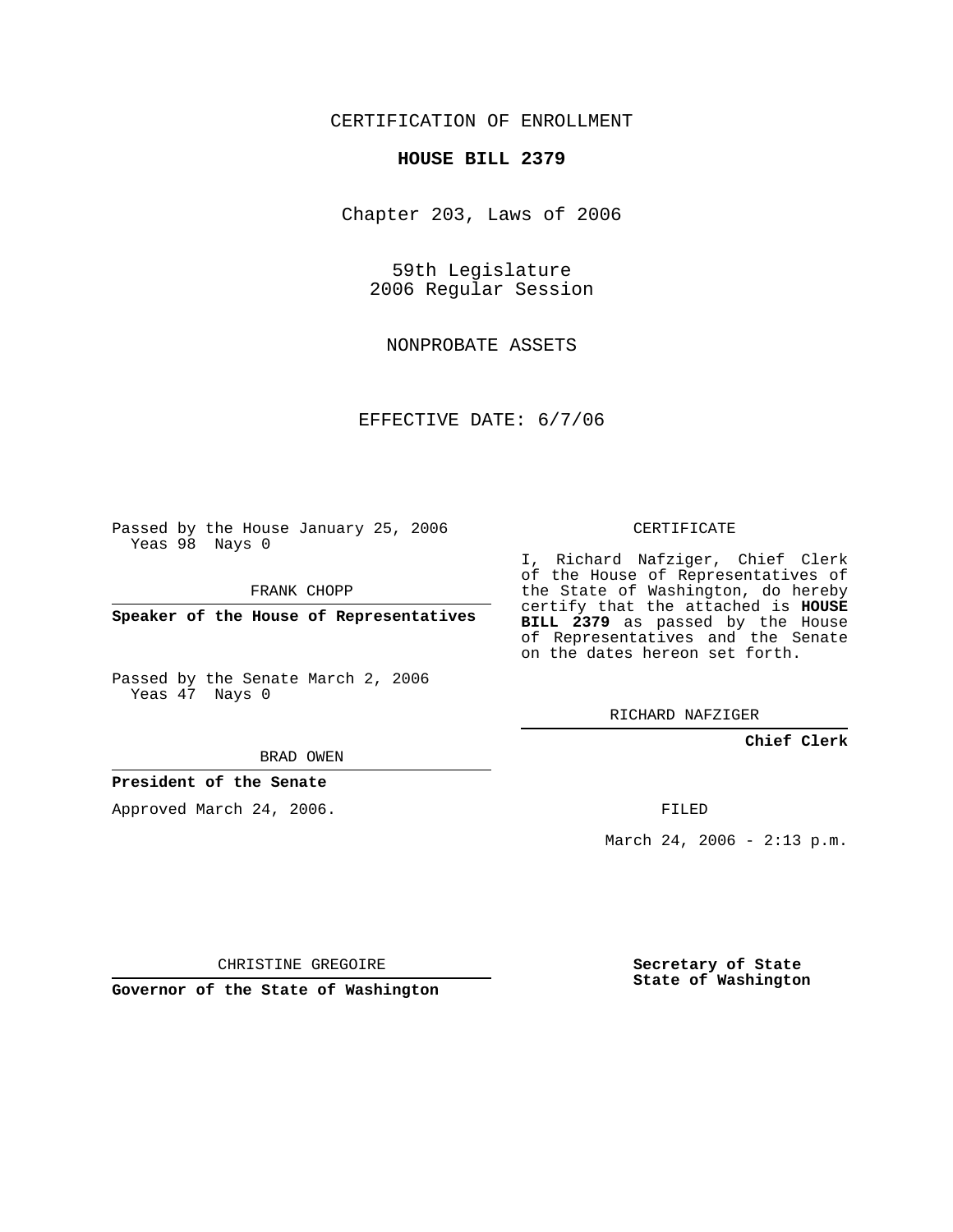## **HOUSE BILL 2379** \_\_\_\_\_\_\_\_\_\_\_\_\_\_\_\_\_\_\_\_\_\_\_\_\_\_\_\_\_\_\_\_\_\_\_\_\_\_\_\_\_\_\_\_\_

\_\_\_\_\_\_\_\_\_\_\_\_\_\_\_\_\_\_\_\_\_\_\_\_\_\_\_\_\_\_\_\_\_\_\_\_\_\_\_\_\_\_\_\_\_

Passed Legislature - 2006 Regular Session

### **State of Washington 59th Legislature 2006 Regular Session**

**By** Representatives Lantz, Serben and Rodne

Prefiled 12/29/2005. Read first time 01/09/2006. Referred to Committee on Judiciary.

 AN ACT Relating to nonprobate assets under will; and amending RCW 11.11.020 and 11.11.040.

BE IT ENACTED BY THE LEGISLATURE OF THE STATE OF WASHINGTON:

 **Sec. 1.** RCW 11.11.020 and 1998 c 292 s 105 are each amended to read as follows:

 (1) Subject to community property rights, upon the death of an owner the owner's interest in any nonprobate asset specifically referred to in the owner's will belongs to the testamentary beneficiary named to receive the nonprobate asset, notwithstanding the rights of any beneficiary designated before the date of the will.

 (2) A general residuary gift in an owner's will, or a will making general disposition of all of the owner's property, does not entitle the devisees or legatees to receive nonprobate assets of the owner.

 (3) A disposition in a will of the owner's interest in "all nonprobate assets" or of all of a category of nonprobate asset under RCW 11.11.010(7), such as "all of my payable on death bank accounts" or similar language, is deemed to be a disposition of all the nonprobate assets the beneficiaries of which are designated before the date of the will.